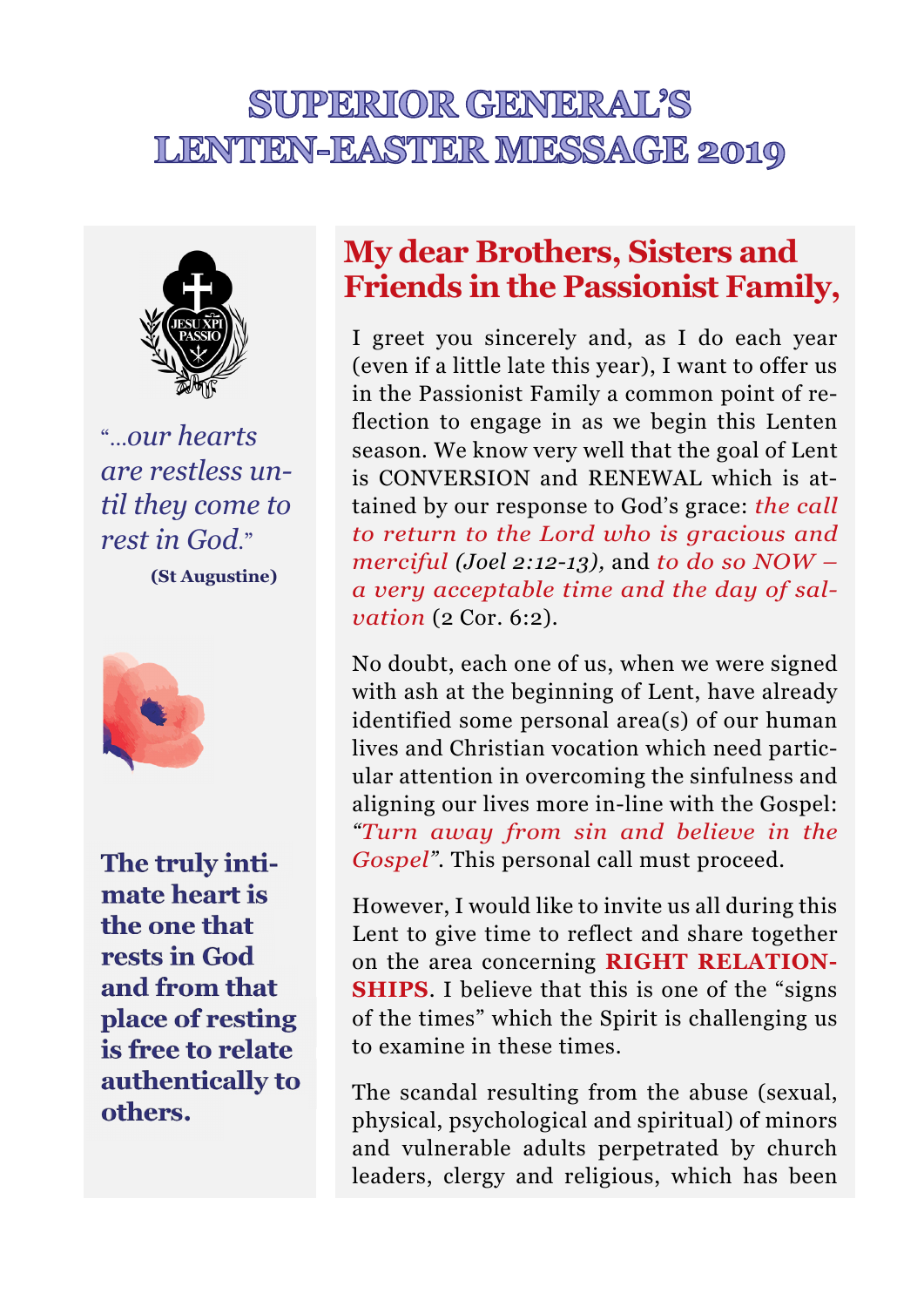

**For personal and communal reflection:** 

*What have you learnt about yourself in the struggles you have experienced in your relationships?* 

*What patterns can you identify?* 

*What insights can you see about how you relate?* 

*What healing and forgiveness do you need?* 

revealed and brought to light in recent times, has troubled, disturbed, angered and hurt us deeply. Moreover, we are aware that our Passionist Family has not been exempt from this scandal. Furthermore, while the attention of this scourge has focused very much on the church and other institutions, we are aware also that this reality is present in all parts of our society, including family life. The birth and rise of the "MeToo" movement, and others, highlights the cries of many to recognize and call out abusive and violent relationships for what it is and to foster right relationships.

The right relationship is the one that is authentic and sincere, not going beyond one's own limits/boundaries, not trying to express one's self as others do or as others would expect us to, but always relating out of one's own truth and self-intimacy, i.e. one's ability to see and know the depths of one's own being. When we relate in this way, we are relating in sincerity and truth; thus, our expressions of warmth and affection are acceptable because they are genuine – they come from a heart that is in touch with itself and with the other. Furthermore, they are acceptable because they are respectful of the readiness, culture and personality of the individual.

**Right Relationships** is a human right. The Scriptures (the inspired Word of God) reveal to us God's commandments by which we are formed to relate in a healthy and loving way with God, with others, with ourselves, and with God's creation – not by using and abusing in order to satisfy and serve one's gratification, but by recognizing the dignity of each sphere and engaging with respect and wholeness: "*Be holy, for I, the Lord, your God, am holy*"